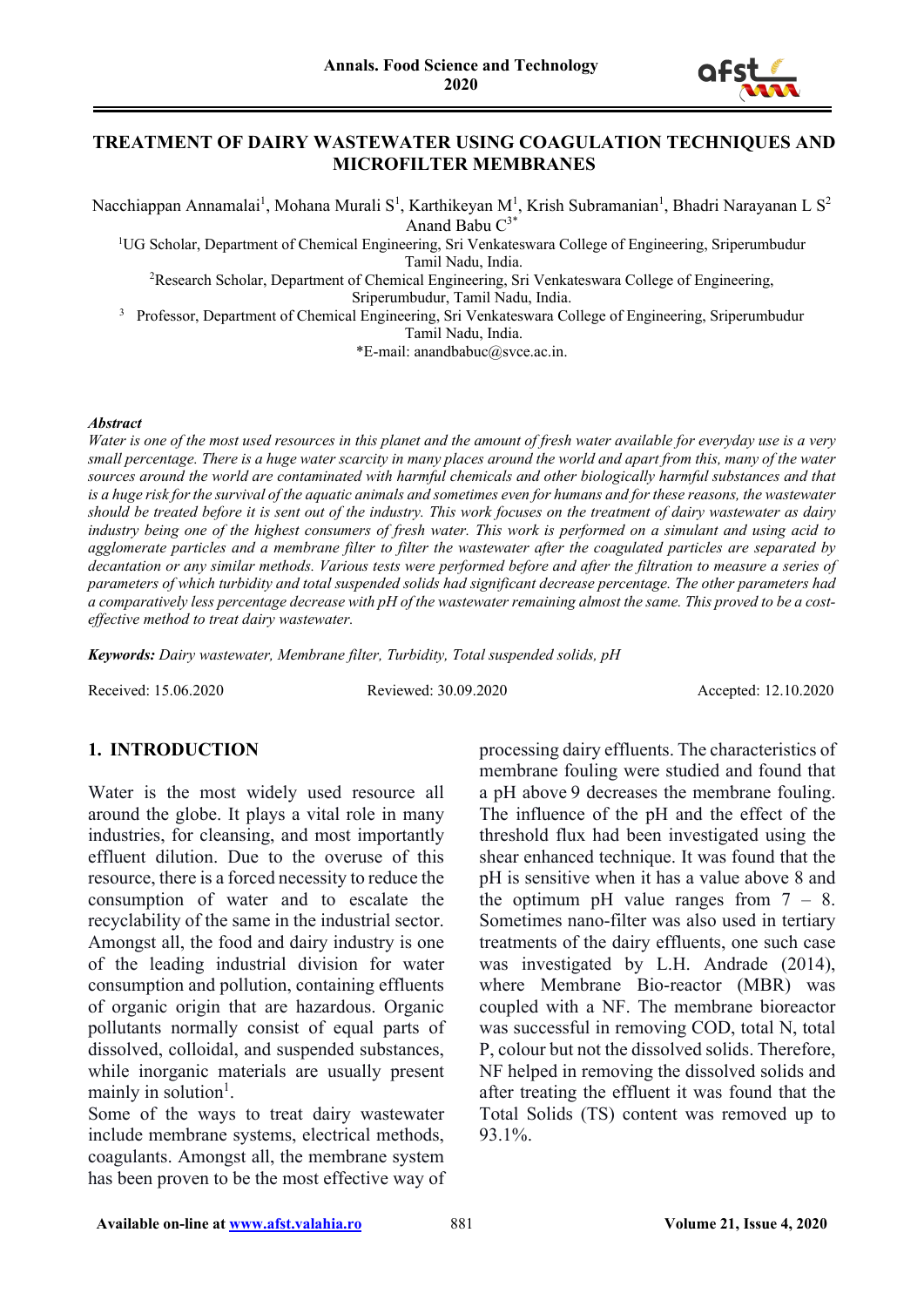

As the NF did not provide better permeate flux and expected water recovery<sup>2</sup>, researchers went on treating the effluent with higher-grade membrane systems such as Reverse Osmosis (RO). In this method, low polluting dairy effluents were processed and removal of 97.8% and 98.2% of COD and conductivity respectively were observed.<sup>3</sup> The average permeate flux was found to be 11 lh-1m-2.4 A pilot-scale plan was also proposed with a 90% recovery rate and payback life of 1.6 years.<sup>4</sup> As the above operation was costlier, the combination of different filtering units was applied and its characteristics were also studied. A combination of UF and NF was studied by Jianquan Luo et al., (2011b) where it was compared with a single NF unit. The characteristics of irreversible fouling were studied and it was found that the two-stage filtration caused only 2.64% of fouling whereas the NF unit caused 59.10%. Other parameters like lactose content, TMP, etc. were measured and operational cost in the former setup was found to be less. More combined filtration models such as micro-filter + nano-filter ( $MF +$ NF), MF + RO26 were investigated under different pressures and found that MF + NF yielded a removal of 100%, 96%, 58% and 51% of turbidity, colour, Kjeldahl Nitrogen (TKN) and COD respectively in which MF had a greater part in removing the suspended solids.

The coagulation technique can also be used as the main treatment for treating dairy wastewater. One such investigation was performed by Jai Prakash Kushwaha *et al.* (2010a) where they used Poly aluminium chloride, ferrous sulphate, and potash alum for treating the simulated dairy wastewater. Various parameters like pH, COD, Total Solids, Turbidity, Conductivity, etc. were determined and found that this method removed about 66.5% of COD on an average basis.

In recent years, techniques using electricity to treat wastewater are widely used, like that of electro-chemical<sup>5</sup>, electrocoagulation<sup>6</sup>, electroflocculation<sup>7</sup>, and electro-fenton<sup>8</sup> process.

Here, the present research focuses on the treatment of dairy wastewater using microfiltration membrane. The detailed discussion of the preparation of the effluents and the experimentations are presented below. The analysis of various parameters about the quality of water was done and their results are discussed.

# **2. Materials and methods:**

# *2.1 Preparation of Simulant*

Pasteurized fresh toned milk was taken to be the source of our simulated effluent. The milk was diluted to a ratio of 1:1 with demineralized water, and a solution of 5L volume was prepared. The demineralized water used for the dilution was collected from the deionization plant constructed at Technological Innovation Centre Lab in SVCE College. Then to the sample, 50 ml of acetic acid was added and mixed thoroughly. Within minutes, agglomeration of proteins started, and the sample was left overnight for separation of solid particles and the water. The next day, the sample was decanted carefully and the water present in the solids was recovered using vacuum filtration setup. The water decanted was used as the effluent for the experiment and the solids particles were discarded.

## *2.2 Experimental Setup*

A bench scale membrane experiment was performed using a Microfilter of pore size 5 microns. The dimensions of the membrane have been summarized in table 1. The membrane was inserted the casing and was filed properly to avoid any leaks through the cap of the module. The simulated wastewater was pumped into the membrane using a Diaphragm pump under moderate to high pressure conditions. The pressure generated by the pump was up to 5.5 bars (80psi). The process was carried out at room temperatures with a flow rate of 1.6 Lpm. *2.3 Membrane Conditioning and Cleaning*

Prior to the experiment, the microfilter membrane was soaked in deionized water for 24 hours at  $25^{\circ}$ C. After soaking process, the membrane was washed with water for a period of half an hour to maintain the transport properties. After the experiment, the membrane was immersed in a hot water bath of  $40^0C$  for a period of 6hrs. and washed again with deionized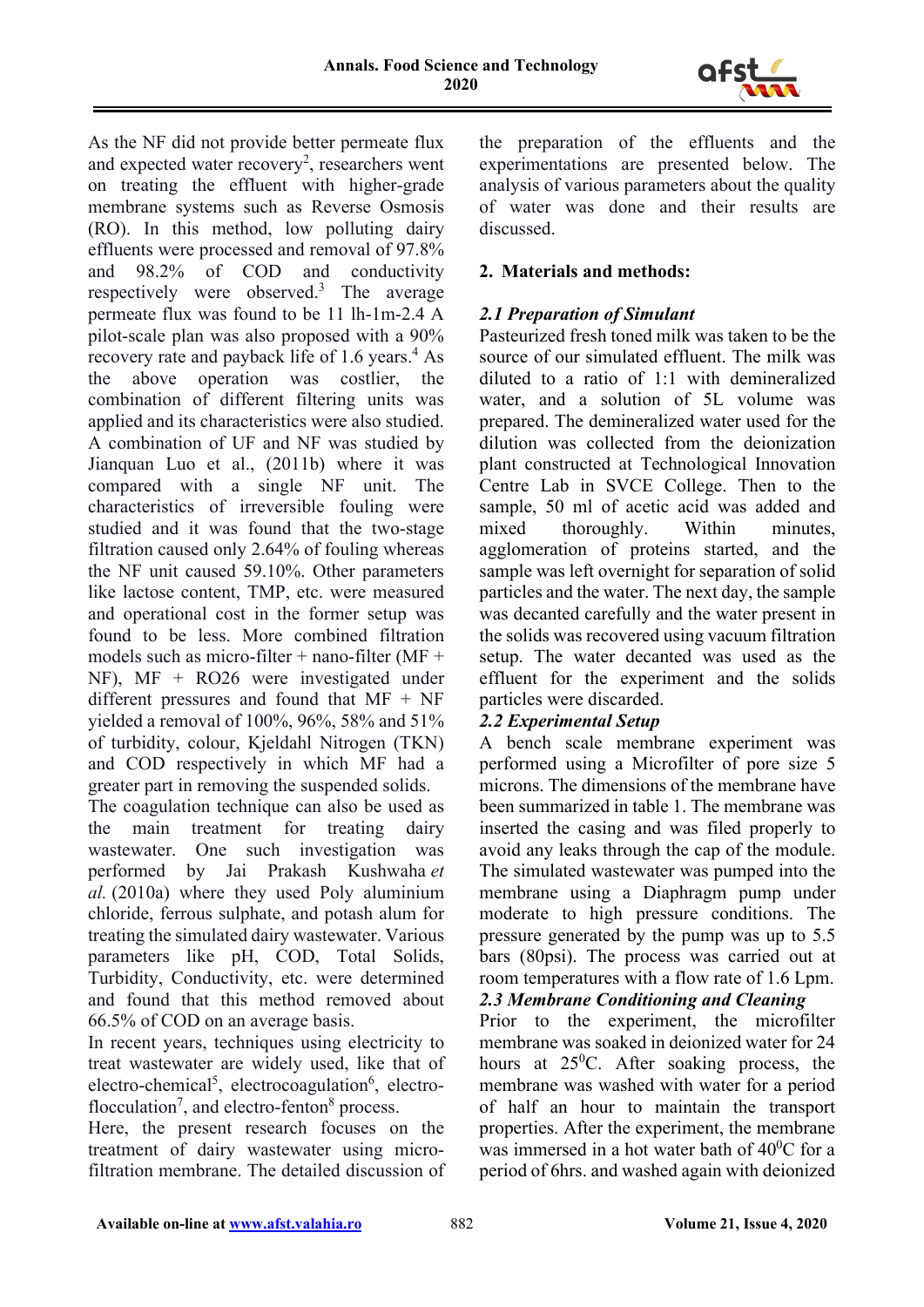

water available at room temperature (approximately  $25^0C$ ) to promote the reusage of the membrane for the process.

#### **3. RESULTS AND DISCUSSION**

The synthetic wastewater synthesized had a pungent smell, turbid appearance and a very low pH . Earlier to filtration, the wastewater had high values of Total Suspended Solids (TSS), Total Dissolved Solids (TDS), COD, Turbidity etc., After filtration with a microfilter of pore size 5 µm, a clear distinction between the before and after filtration samples were observed. The other parameter results pertaining to the quality of water were presented and discussed briefly. Each experiment was done for three trials for concordance.

### *3.1 pH and conductivity*

### *3.1.1. Analysis and Results:*

When it comes to membranes, pH is considered to be one of the important parameters as it contributes to the membrane fouling. The effect of pH and membrane fouling extent changes for the different type of effluent used.<sup>1</sup> Hence,  $pH$ could be used as good method to control the membrane fouling.<sup>3</sup> In the current work, pH of the sample was measured using the pH meter (Ecotestr; model: pH 2). It was found that there is no reduction in pH of the initial and the final sample when treated with the membranes. But there was a significant reduction in the pH after adding acetic acid to the sample. The pH reduced from 6.8 to 4.6 upon the addition of weak acid.

Similarly, conductivity was measured using conductivity meter (Ecotestr; model: EC low). Upon filtration, a 10% reduction in the values of conductivity was observed in the treated effluent. Conductivity as a factor does not hinder the membrane fouling because there is no physical effect of particle integration inside the membrane due to the ions causing conductivity.

# *3.2 Total Dissolved Solids and Total Suspended Solids*

#### *3.2.1 Analysis:*

The analysis of TDS and TSS were done by gravimetric method. In this method, a porcelain crucible and Whatmann's filter paper of size 42 were taken and their initial weights were noted down. Then, the sample was filtered using vacuum filter where Whatmann filter paper was used as a filtering medium. After filtration, for TSS, the filter paper was kept in oven at 103- 105°C until it gets dried and was cooled using desiccator. The final weight of the filter paper was noted down. Similarly, for TDS instead of the filter paper, 20 ml of filtrate which was collected during the vacuum filtration is taken and kept in oven at 103-105°C till it gets dried. The hot porcelain is cooled using desiccator and the weight of the crucible is noted down.

#### *3.2.2. Results:*

The tests for the amount of Total Suspended Solids has shown an average reduction of 60% compared to the simulant before filtration. This evidently shows that usage of microfilters for dairy effluents are effective in removal of larger size particles. Similarly, the Total Dissolved Solids present in the effluent has been reduced by an average of 10%. This inference can be explained by accounting for the particle sizes of the dissolvable solids present in the water. A conclusion can be drawn that the values of TDS and TSS encounter changes upon incorporation of microfilters in treatment of dairy effluents.

#### *3.3 Chloride Content*

The amount of chloride present in the sample was detected using Mohr's method. The reagents potassium chromate indicator, standard sodium chloride solution (0.0141 N) and standard silver nitrate solution (0.0141 N) that are used for the analysis were prepared freshly.

### *3.3.1 Preparation of Standard Silver Nitrate Solution (0.0141 N):*

AgNO3 and NaCl was bought from SRL chemicals and AgNO3 solution was prepared by dissolving 0.2395 g in 100 ml of distilled water. The standardization of  $AgNO<sub>3</sub>$  was done using standardized NaCl solution.

# *3.3.2 Preparation of Potassium Chromate (K2Cr2O4)*

### *Indicator:*

To a small amount of distilled water, 5 g of (K2Cr2O4) was dissolved and standardized AgNO3 solution (0.0141 N) was added until red precipitate is formed. Mixing was performed using the magnetic stirrer, and after mixing, the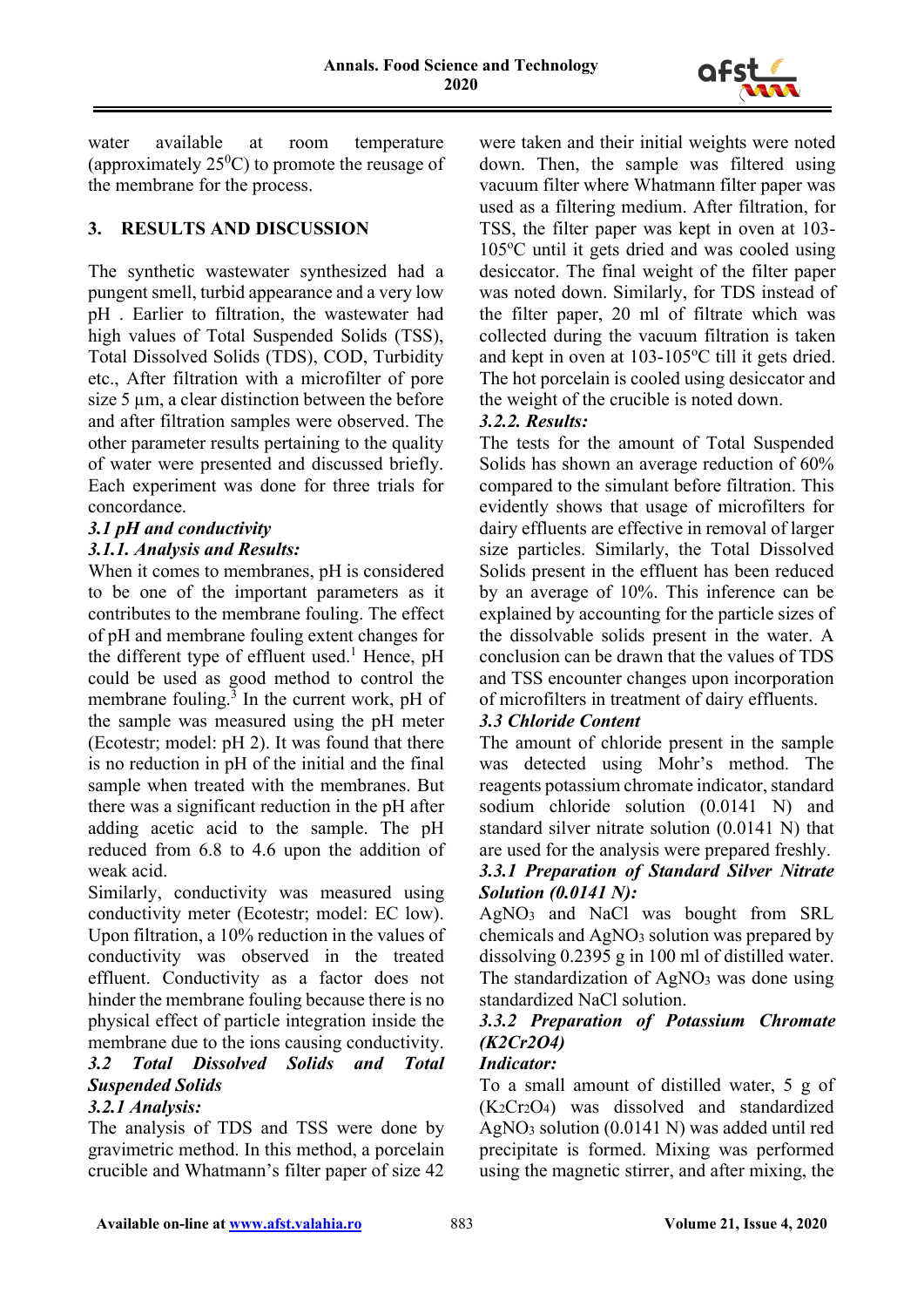

solution was allowed to stand for 12 hours. The solution was then filtered and the filtrate obtained was diluted to 100 ml using deionized water.

### *3.3.3. Analysis:*

50 ml of sample was taken and diluted to 100 ml. Since the sample was not colored, Al(OH)3 was not added to the solution. The pH of the solution was checked and maintained at 7-8 by adding acid or alkali to the sample. Then, 1ml of K2Cr2O4 indicator was added and titrated against standardized AgNO3 solution until reddish brown precipitate is obtained. The procedure was repeated for the blank and the chloride amount was calculated using

Amount of chlorides in mg/L=
$$
\frac{(V_1 - V_2) \times N \times 35.46 \times 1000}{V}
$$
 (1)

where  $V$  – volume of sample;  $V1$  – volume of AgNO3 consumed for the sample; V2 – volume of AgNO<sub>3</sub> consumed for the blank;  $N$ normality of AgNO3

$$
\frac{Cl_i - Cl_f}{Cl_i} \times 100
$$
\nReduction in Cl% =

\n
$$
\frac{Cl_i - Cl_f}{Cl_i} \times 100
$$
\n
$$
(2)
$$

where  $Cl_i$  – amount of chlorine before filtration:  $Cl_f$  – amount of chlorine after filtration.

## *3.3.4. Results:*

High amount of chlorides in water leads to the formation of hypochlorites and hypochloric acid which eventually leads to bladder cancer when consumed. Chloride content in wastewater also serves to be one of the effective parameters in creating membrane fouling. Higher concentrations of chloride higher the membrane fouling. Increasing the concentration of polyaluminium chloride up to 100 mg/L could cause lower surface charge, which lead to dense deposit layer with less porosity on the membrane surface and accelerated membrane fouling tendency (Bing Wu et al., 2009). Hence it is required to reduce the chlorine content present in water. In this work, the chloride content for the initial sample was found to be  $335 \pm 5$  mg/L and for the filtered sample it was  $314\pm2$  mg/L. The average reduction rate was found to be  $5.00 \pm 2\%$  implying that there is no role of microfilter in reducing the chloride content effectively.

# *3.4 Sulphates:*

The amount of sulphates present in the sample was detected using colorimeter (Sky Technology India, model STI-403). The reagents like conditioning agent and standard sulphate solution that are used for the analysis were prepared freshly.

# *3.4.1 Preparation of Standard Sulphate Solution:*

Anhydrous sodium sulphate was bought from SRL chemicals. 1.379 g of anhydrous Na2SO4 was thoroughly mixed with 1000 ml of distilled water.

# *3.4.2 Preparation of Conditioning agent:*

Glycerol, Isopropyl Alcohol and concentrated HCl were bought from SRL chemicals. Solution 1 was prepared by dissolving 7.5 g of NaCl in distilled water in a separate beaker. Solution 2 was prepared by adding 5 ml Glycerol, 3 ml conc. HCl, 10 ml of IPA and mixed well in a beaker. Solution 1 and Solution 2 was mixed thoroughly in a magnetic stirrer to obtain the conditioning reagent.

## *3.4.3. Analysis:*

The colorimeter was switched on and calibrated at 420 nm wavelength using distilled water. After preliminary steps, 10 stoppered standard flasks were taken for analysis out of which 7 is used for standard sulphate solutions (5,10,15,20,25,30,35 mg/l), one for blank and two for the samples. Standard solutions of different concentrations were prepared by adding 5ml of std. sulphate solution in first flask, 10ml in second flask and so on. To analyse samples, 20 ml of samples were poured into the standard flasks and 5 ml of conditioning agent and a pinch of BaCl2 were added to all 10 standard flasks. The solution is made up to 100 ml by adding distilled water. Once the samples were prepared, 5 ml of each sample was taken in cuvette and subjected for the absorbance measurement at 420 nm in the colorimeter and the results were obtained using the formulae.

$$
Y = mX + C \tag{3}
$$

Amount of sulphate in mh/l=
$$
\frac{X \times 100}{ml(sample)}
$$
 (4)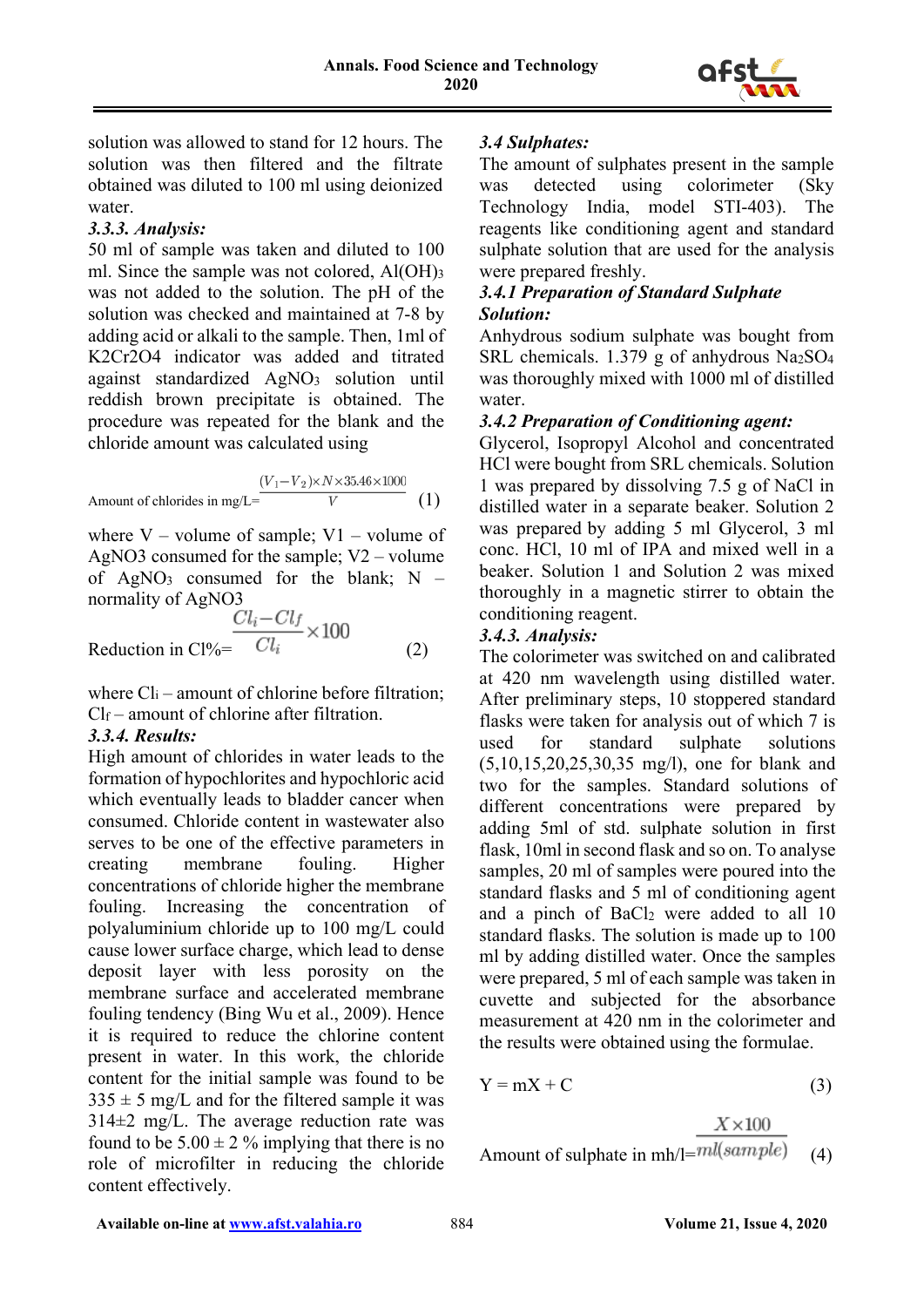

where,  $Y -$  absorbance of the sample;  $X$ concentration of sulphate in mg; m – slope of the calibrated curve

# *3.4.4. Results:*

Presence of Sulphur in the water creates odor and promotes sewer corrosion as sulphates reduce to hydrogen sulphides under anaerobic conditions. Hence, sulphates are of considerable concern when it comes to wastewater treatment. In this work, the sulphate content for the initial sample was found to be  $805 \pm 5$  mg/l and for the filtered sample it was  $725 \pm 10$  mg/l. The average reduction rate was found to be  $10.00 \pm 2\%$ implying that there is no role of microfilter in reducing the sulphate content effectively.

# *3.5 Phosphates:*

The amount of phosphorous (mainly orthophosphate) present in the sample was detected using colorimeter (Sky Technology India, model STI-403). The reagents like Ammonium molybdate - antimony potassium tartrate solution, Ascorbic acid solution, H2SO4 solution (11N), and standard phosphate solution that are used for the analysis were prepared freshly.

### *3.5.1 Preparation of Standard Phosphate solution:*

0.4393g of KH2PO4 was taken and subjected to drying in an oven at  $105^{\circ}$ C for an hour. The predried salt is dissolved in distilled water and diluted to 1000 ml. 100 ml of the prepared solution was made up to 1000 ml to get the standard phosphate solution.

## *3.5.2 Preparation of Ammonium molybdateantimony potassium tartrate solution:*

4g of ammonium molybdate and 0.1g antimony potassium tartrate was dissolved in 400 ml of distilled water and diluted to 500 ml.

#### *3.5.3 Preparation of Ascorbic acid solution:*

60 g of ascorbic acid was dissolved in 800 ml of distilled water and diluted to 1 liter. 2 ml of acetone was added and the prepared solution is stable for two weeks.

## *3.5.4 Preparation of H2SO4 solution (11N):*

31ml of conc. H2SO4 (98% pure) was slowly added to 60 ml distilled water approximately. The solution was cooled and diluted to 100 ml.

### *3.5.5. Analysis:*

The colorimeter was switched on and calibrated at 650 nm wavelength using distilled water. After preliminary steps, 12 stoppered standard flasks were taken for analysis out of which 10 is used for standard sulphate solutions (0.01, 0.02 …. 0.09,0.1 mg/l), one for blank and two for the samples. Standard solutions of different concentrations were prepared. From the prepared samples, 50 ml of solution was taken to which 1ml of 11N H2SO4, 4ml of ammonium molybdate-antimony potassium tartrate solution and 2ml of ascorbic acid solution was added and mixed thoroughly. The procedure is repeated for each and every sample. Once the samples were prepared, 5 ml of each sample was taken in cuvette and subjected for the absorbance measurement at 650 nm in the colorimeter and the results were obtained using the formulae.

$$
Y = mX + C
$$
 (5)  
\n
$$
X \times 100
$$
 (5)

Amount of Phosphate in mg/l= $mu$ (sample) (6)

where,  $Y -$  absorbance of the sample;  $X$ concentration of phosphorous in mg;  $m - slope$ of the calibrated curve.

## *3.5.6. Result:*

Presence of high amount of phosphates in the water is responsible for eutrophication in rivers when let into the rivers without treating. Its presence leads to problems in quality of water such as increased purification costs, decreased recreational and conservation value of impoundments, loss of livestock and the possible lethal effect of algal toxins on drinking water. In this work, the phosphate content for the initial sample was found to be  $157 \pm 5$  mg/L and for the filtered sample it was 114±5 mg/l. The average reduction rate was found to be  $30.00 \pm 2$  % implying that there is minor role of microfilter in reducing the phosphate content effectively.

## *3.6. Chemical Oxygen Demand:*

COD of the sample was analyzed using the titration method. The reagents like conditioning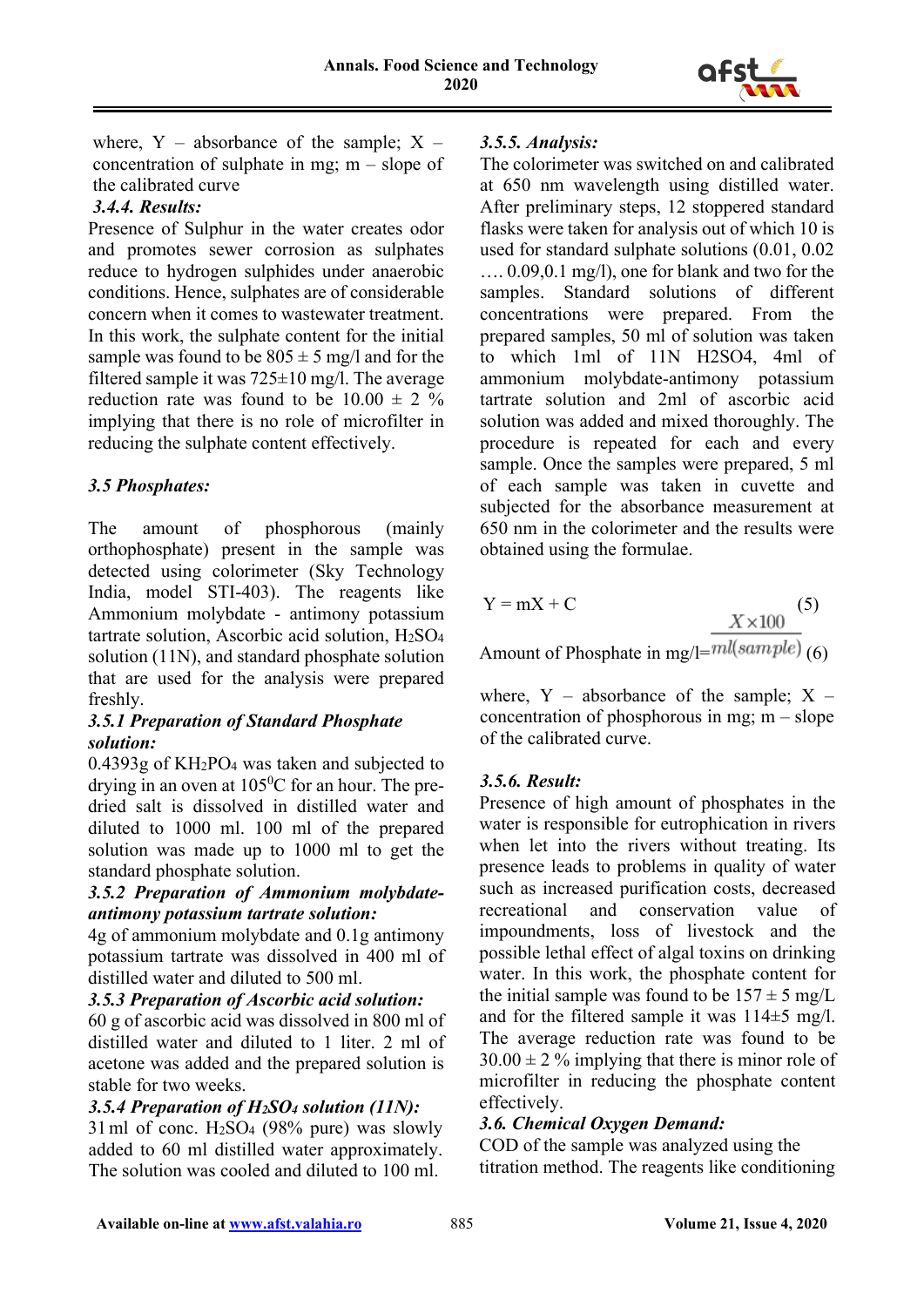

agent and standard sulphate solution that are used for the analysis were prepared freshly.

### *3.6.1. Preparation of Standard Potassium Dichromate Reagent:*

K2Cr2O7 and (Hg2)2SO4 were bought from Rankem Chemicals.  $0.4913$  g of K<sub>2</sub>Cr<sub>2</sub>O<sub>7</sub> was taken and dried in oven at  $1030C$  for  $2 - 4$  hrs. To the dried K2Cr2O7, 3.33 g of  $(Hg_2)_2SO_4$  was added inside the beaker.  $16.7$  ml of conc.  $H2SO4$ was poured to the mixture and the contents were mixed completely. The hot solution was allowed to cool and left overnight for dissolving. The next day, the contents were transferred carefully to 100 ml standard flask and distilled water was added up to the mark. The prepared solution is stored in brown bottle to avoid interference with sunlight.

#### *3.6.2. Preparation of Sulphuric Acid Reagent:*

Ag2SO4 was bought from Rankem Chemicals. 1.1 g of Ag2SO4 was taken and mixed thoroughly with 100 ml of conc.  $H_2SO_4$ . The solution was allowed to stand for 24 hours for complete dissolving. The contents were stored in brown bottle and covered with silver foils to avoid interference with sunlight.

### *3.6.3. Preparation of Standard Ferrous Ammonium Sulphate Solution:*

Ferrous Ammonium Sulphate (FAS) was bought from Rankem Chemicals. The solution was prepared while cooling the vials in order to yield perfect answers. 1.96 g of FAS was taken and mixed with little amount of conc. H2SO4 for dissolving purpose. The prepared paste is then mixed with 500 ml of distilled to yield a solution of strength 0.01 N. The strength of FAS is made low to get accurate values of Chemical Oxygen Demand.

## *3.6.4. Analysis:*

COD Digestor was switched on half an hour before and temperature of the digestor was fixed to  $150^{\circ}$ C. Meanwhile, 2.5 ml of preserved samples and 2.5 ml of blank were taken in COD vials individually. To the samples and blank, 1.5 ml of Potassium dichromate solution and 3.5 ml of Sulphuric Acid Reagent were carefully added. The solution undergoes exothermic reaction and the vials are very hot. The vials were tightly closed and placed carefully inside the COD digestor for 2 hrs. After 2 hours, the

vials were removed carefully and cooled inside a desiccator. The cooled samples were taken in a conical flask and titrated against FAS where ferroin is used as indicator. The titration is continued until the appearance of reddish-brown colour. Similar procedure was followed for all the samples. The consumed FAS volume was noted and COD was quantified using the formula.

Amount of COD in mg/l=
$$
\frac{(A-B) \times N \times 8 \times 1000}{V} \times D
$$

(7)

where, A – Volume of FAS consumed by blank; B – Volume of FAS consumed by sample; N – Normality of FAS;  $D - Dilution Factor$ ; V – Volume of the sample taken.

#### *3.6.5. Result:*

When it comes to wastewater treatment, COD becomes the most important parameter as it quantifies the amount of oxygen required to oxidize the organic matter present in the water. COD is a test which is used to measure pollution of domestic and industrial waste. The waste is measure in terms of equality of oxygen required for oxidation of organic matter to produce CO2 and water. COD test is one which is useful in pinpointing toxic condition and presence of biological resistant substances (Ajim S. Sutar *et al.,* 2015). If high levels of COD are present, then the amount of Dissolved Oxygen (DO) decreases drastically thereby leading to anaerobic conditions.

In this experiment, COD content for the initial sample was found to be  $41434 \pm 50$  mg/L and for the filtered sample it was  $39840 \pm 50$  mg/L. The average reduction rate was found to be 3.00  $\pm$  2 % implying that there is no role of microfilter in reducing the COD content effectively. Similar results were obtained by Airton C. Bortoluzzi *et al.,* (2017) where microfilter was used as a pre-treatment filter. Furthermore, the low COD removal could be associated with carbohydrate degradation, mostly from lactose, which could produce lactate ion and ethanol. Those organic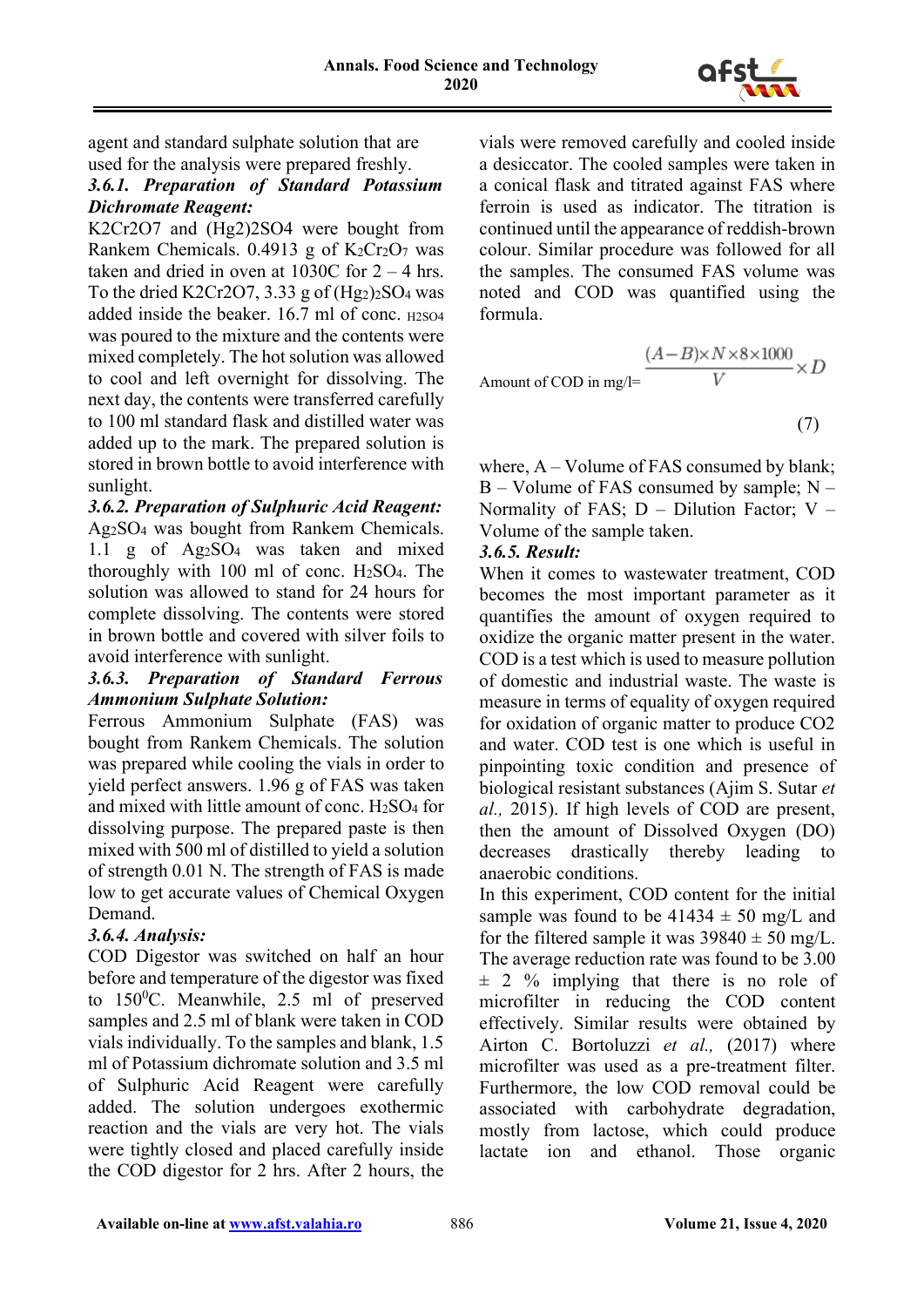

molecules have low molecular weight, thus permeating through the MF membrane.26

### *3.7 Turbidity*

Turbidity of the sample was measured using microprocessor based turbidity meter. The reagents required for the nephelometer were prepared freshly.

# *3.7.1. Preparation of Hydrazine Sulphate Solution – (Solution 1) and Hexamethylenetetramine Solution– (Solution*

*2)*

Hydrazine Sulphate and Hexamethylenetetramine were purchased from SRL Chemicals. Solution 1 was prepared by mixing 1 g of Hydrazine in 100 ml of distilled water. Similarly, solution 2 was prepared by mixing 10 g of Hexamethylenetetramine in 100 ml distilled water.

### *3.7.2. Analysis*

In 100 ml volumetric flask, 5 ml of Solution 1 and 5 ml of Solution 2 were mixed. The suspension mixture was allowed stand for 24 hours at  $25^0C$  and transferred to  $100$  ml standard flask. The next day, the solution was diluted to the mark and mixed. The turbidity to this suspension is 400 NTU. After preparing standard solution, the nephelometer was switched on and the cuvette containing blank was inserted. The blank was observed for standard readings and set zero button was pressed. Once done with blank, the cuvette containing standard solution was inserted and observed for stable readings. The deviation was calculated and adjusted using the INC/DEC keys available in the instrument. After calibration, the cuvette containing the samples were subjected to analysis and the corresponding NTU values were noted.

#### *3.7.3. Results*

It is essential to analyse the turbidity of the water as it indicates the amount of sediments, bacteria etc., present in water. It is required to maintain very low turbidity. In this experiment, turbidity for the initial sample was found to be  $500 \pm 3$  NTU and for the filtered sample it was 35±1 NTU. The average reduction rate was found to be  $93.00 \pm 1\%$  implying that there is significant role of microfilter in reducing the turbidity effectively. 78% reduction in turbidity was observed when operated at 1 bar pressure and 83% reduction was observed when operated at 2 bars.<sup>26</sup> The high turbidity removal is due to the bigger size of the particles present in the effluent as most of the turbid creating materials have a size greater than 0.1 um.





### **4. CONCLUSION**

Thus, the present work involved the treatment of simulated wastewater using microfilters. The simulant was treated with acetic acid for agglomeration of particles. The permeate after filtration was analyzed for different water testing parameters to study the filtration efficiency of the process and to check the quality of the water obtained. An overall view of the different parameters is given in figure 4 and following conclusion is obtained

(i) Microfilter membrane is the most suitable for removing turbidity as high turbidity removal is due to the larger size of the particles (greater than  $0.1 \mu m$ ) present in the effluent.

(ii) An average of 60% reduction in the value TSS was observed because of the presence of larger size insoluble particles present in the effluent.

(iii) The membrane has no significant effects in reducing COD, TDS, Sulphates, Conductivity and Chlorine.

(iv) No reduction of pH was observed when the effluent is subjected to filtration.

(v) The reason for the low COD removal could be associated with carbohydrate degradation,